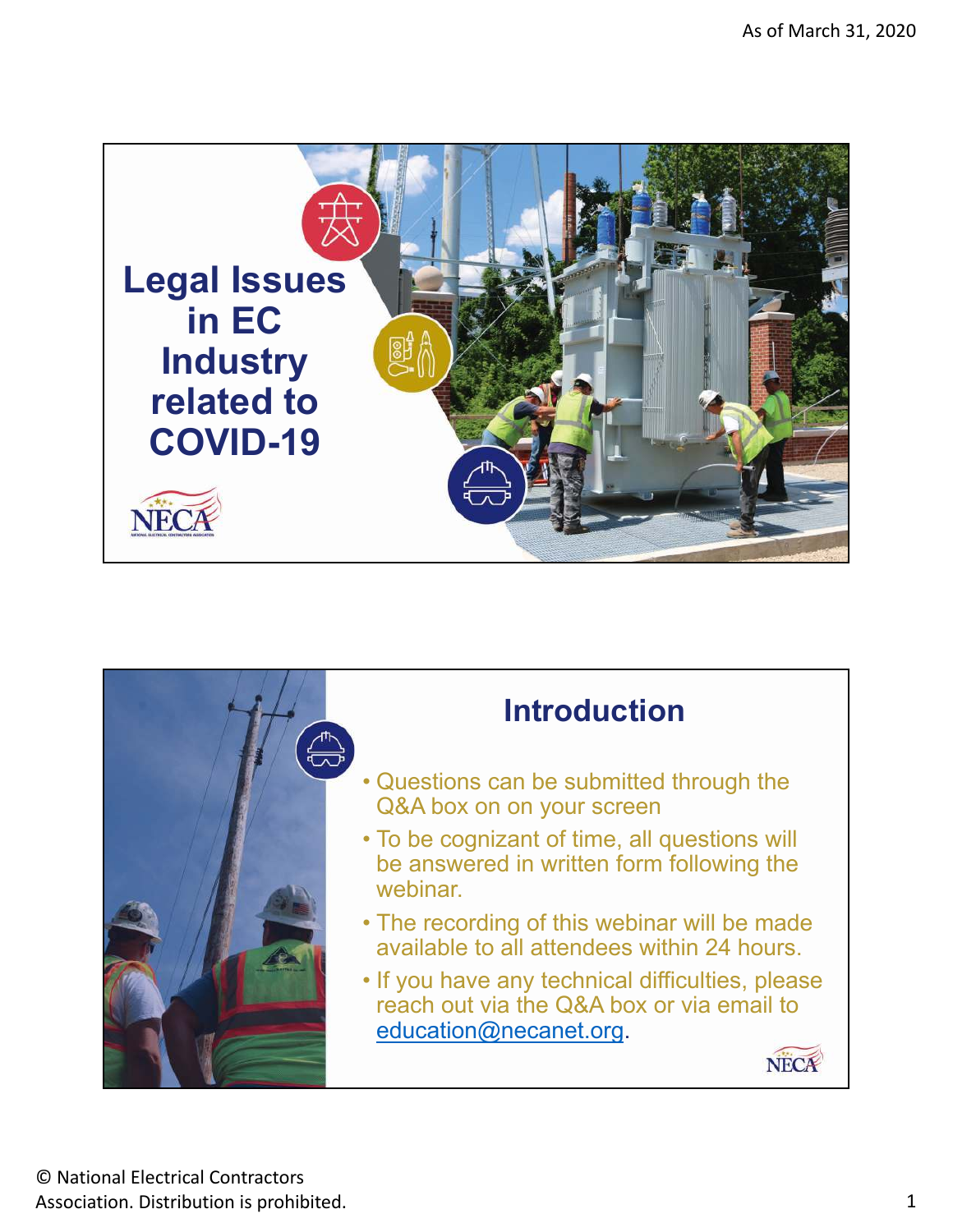

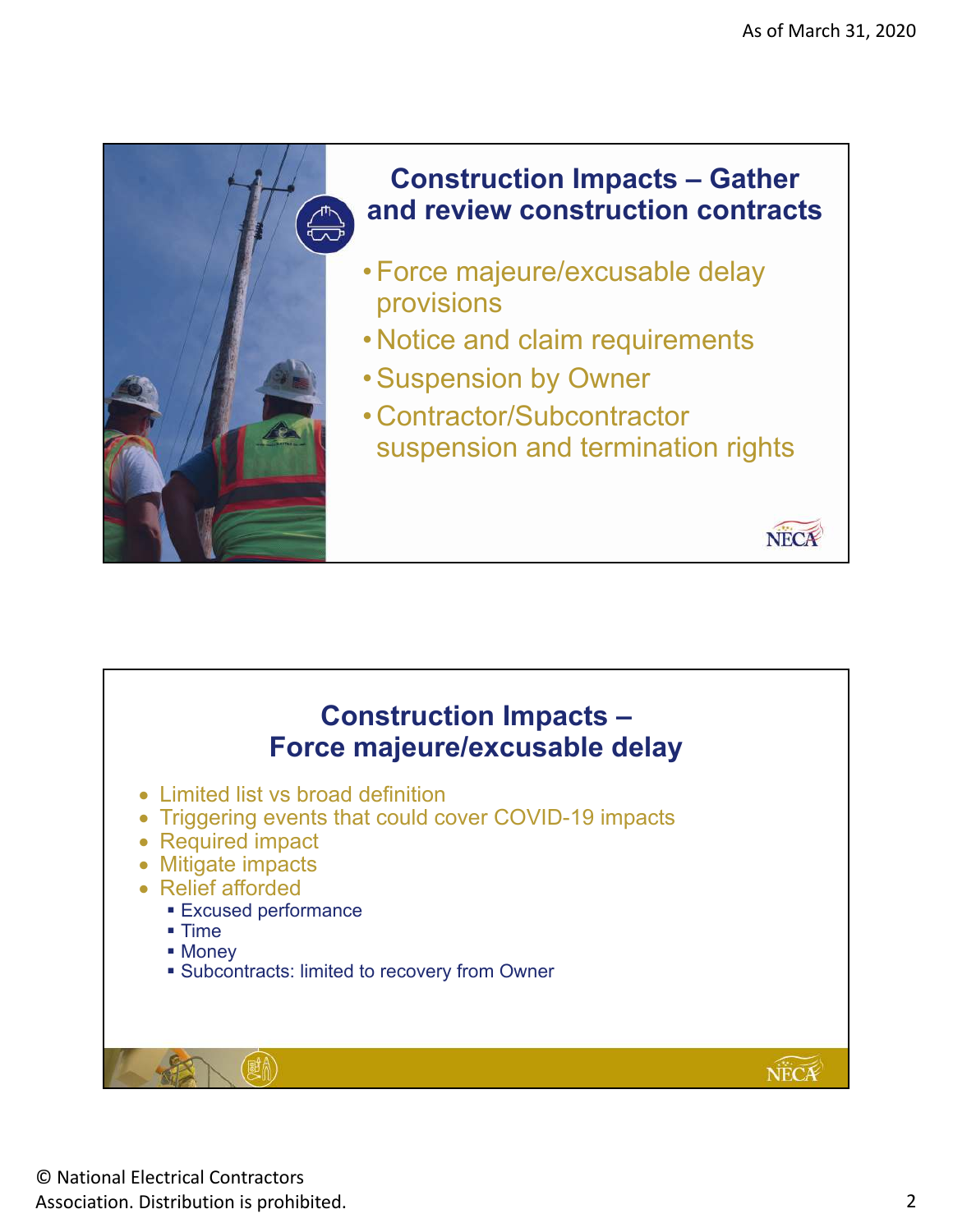NECA

## **Construction Impacts – Notice and claim requirements**

- Strict compliance
- Subcontracts: time requirements in Prime Contract
- Required detail and support
- Clarify known vs unknown impacts
- Document and update

(顧高)

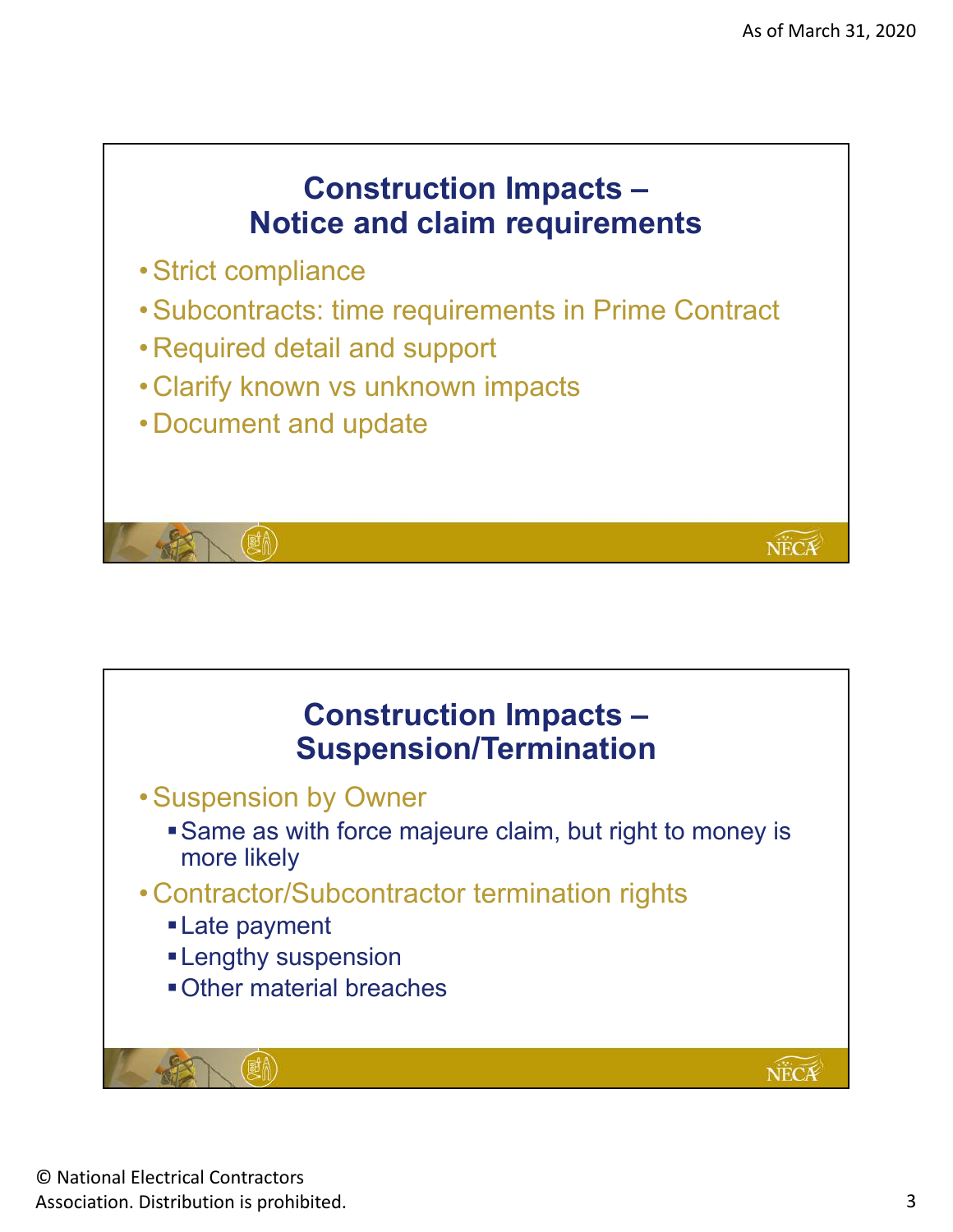

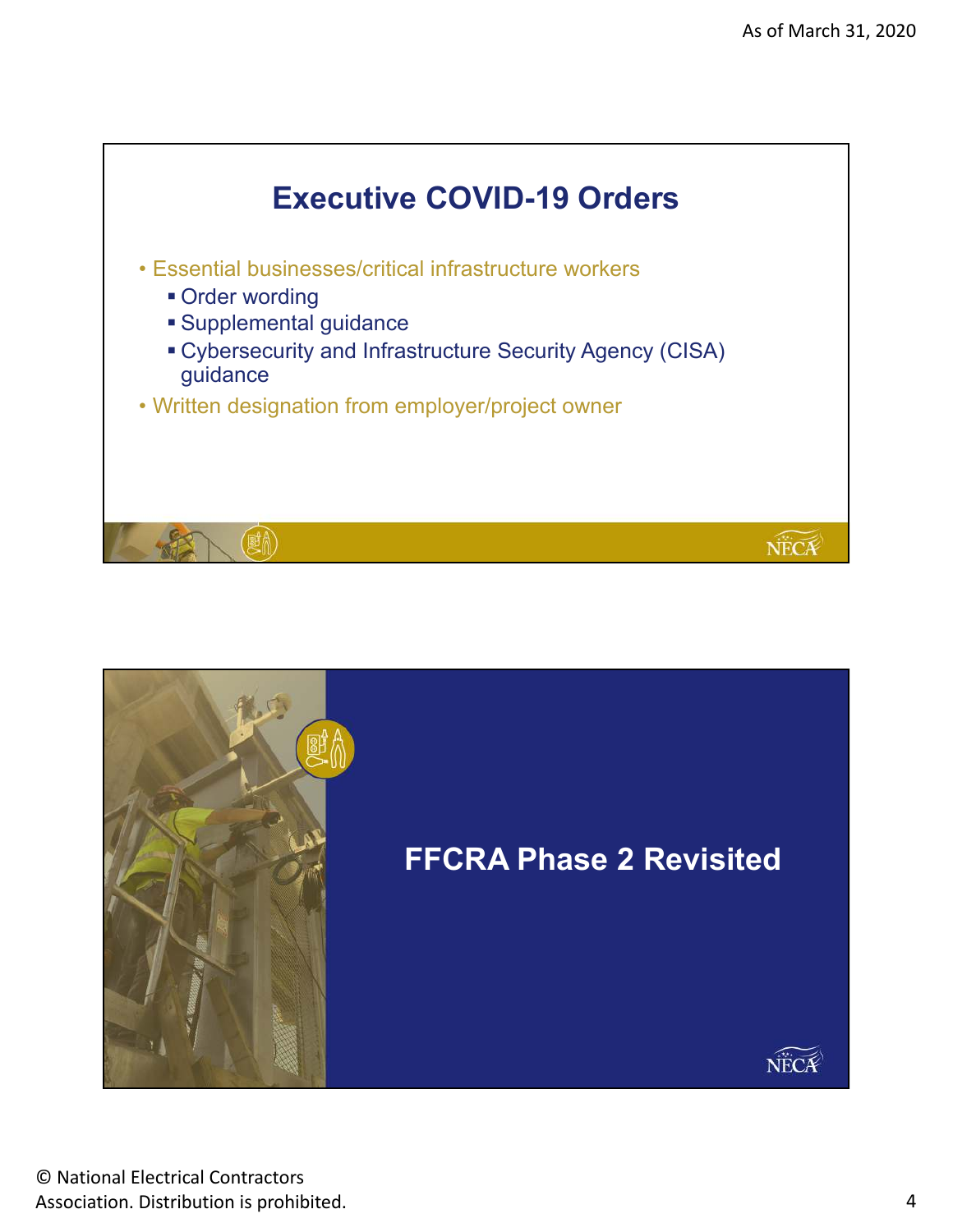

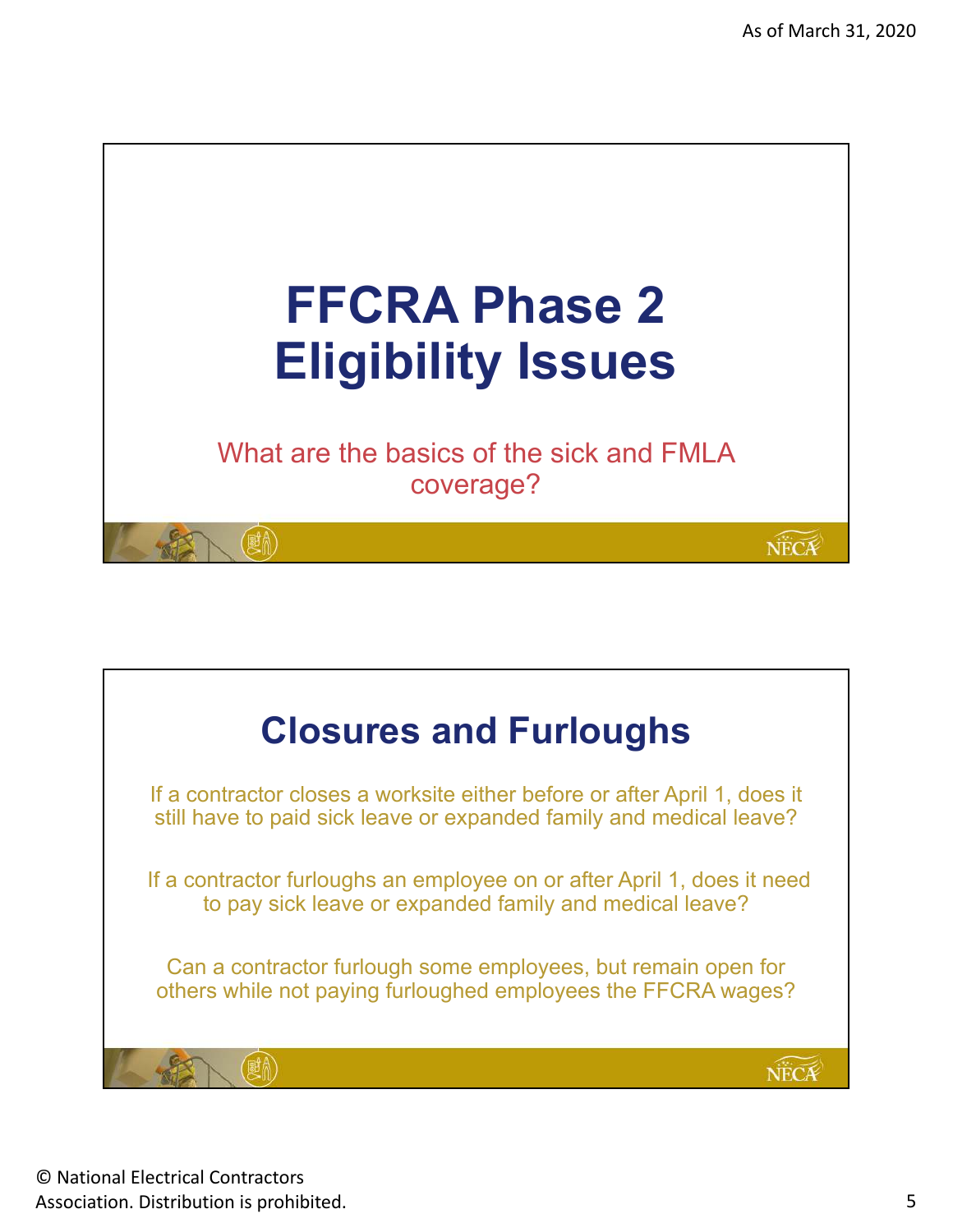

![](_page_5_Picture_2.jpeg)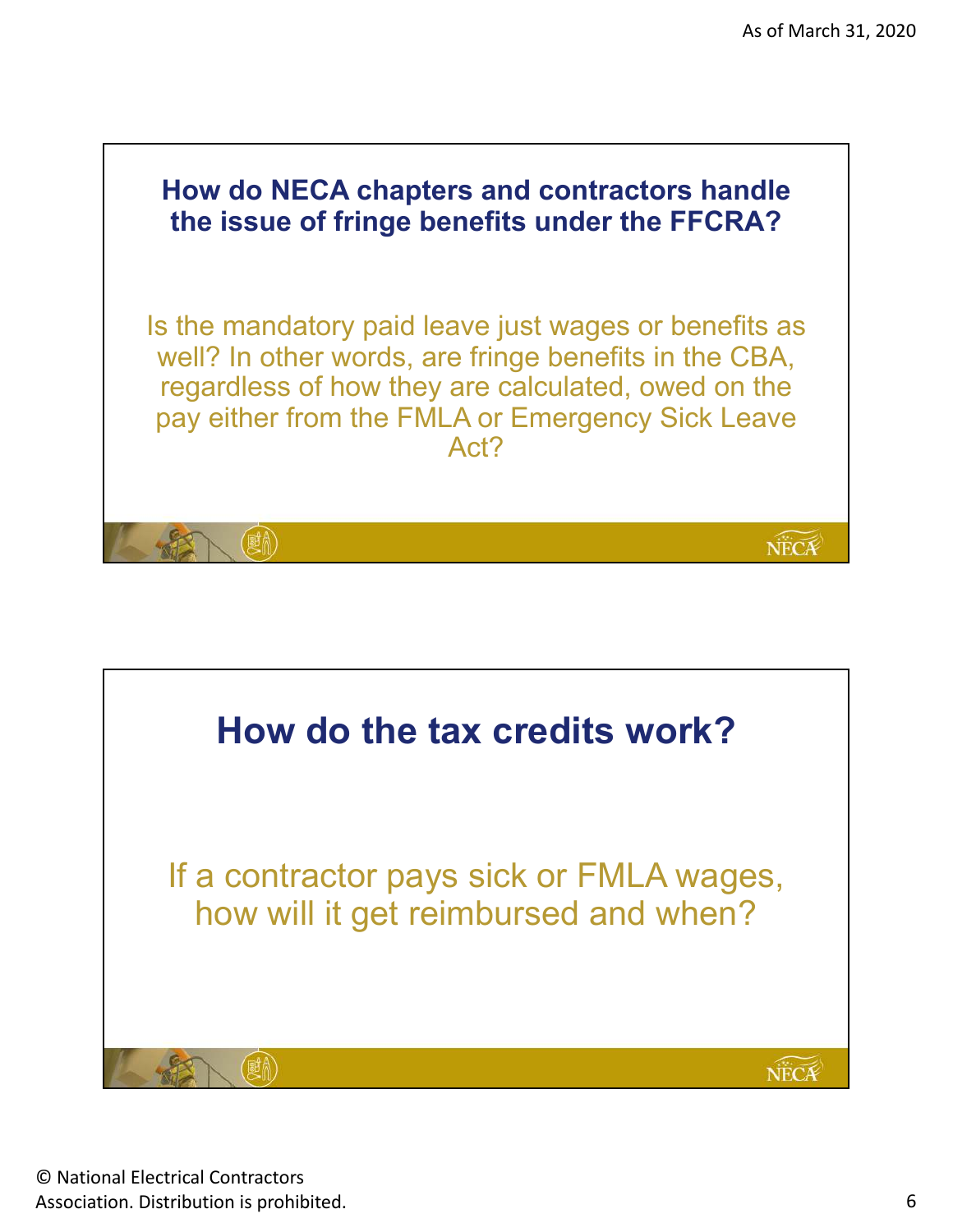![](_page_6_Picture_1.jpeg)

![](_page_6_Picture_2.jpeg)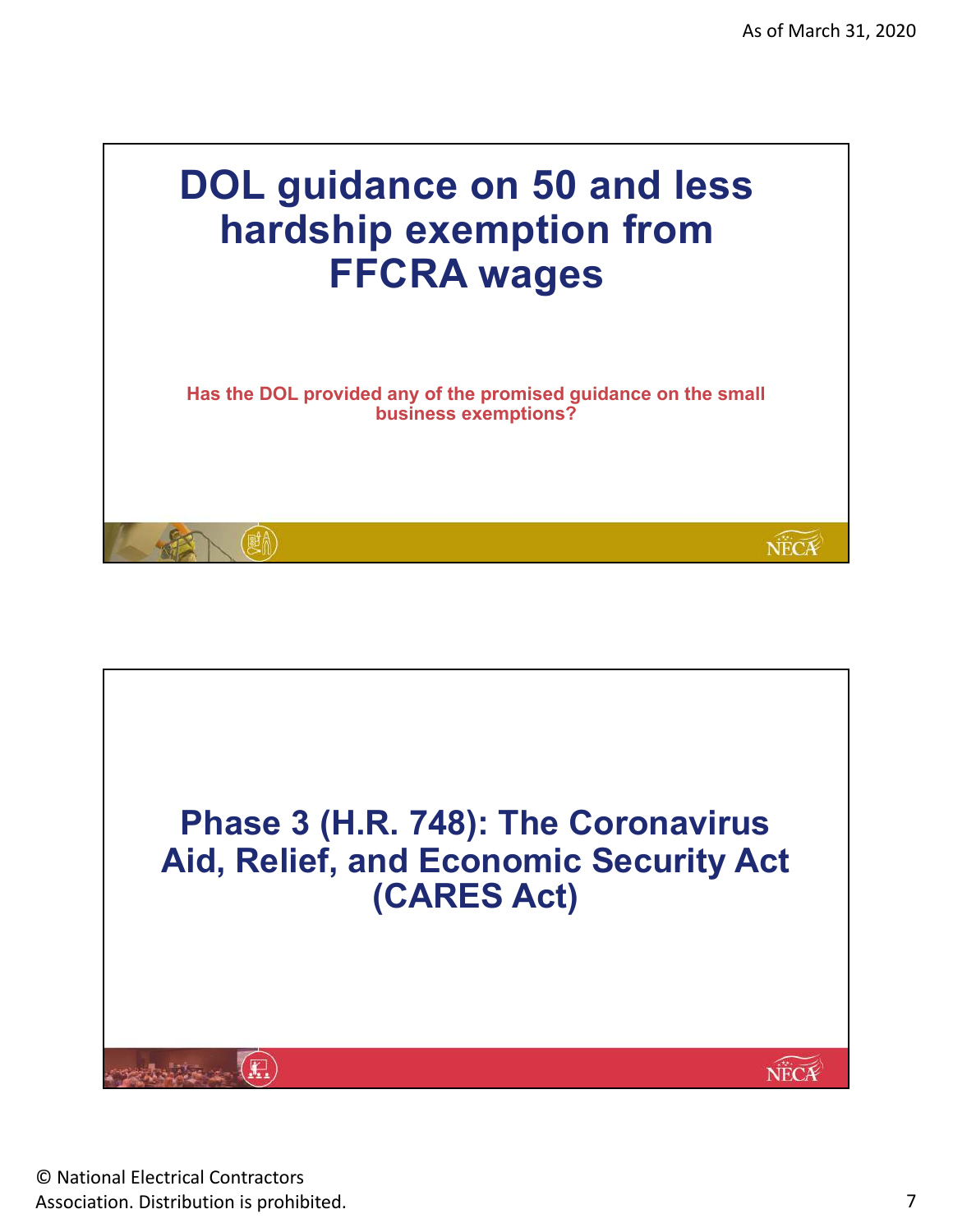![](_page_7_Picture_1.jpeg)

![](_page_7_Picture_2.jpeg)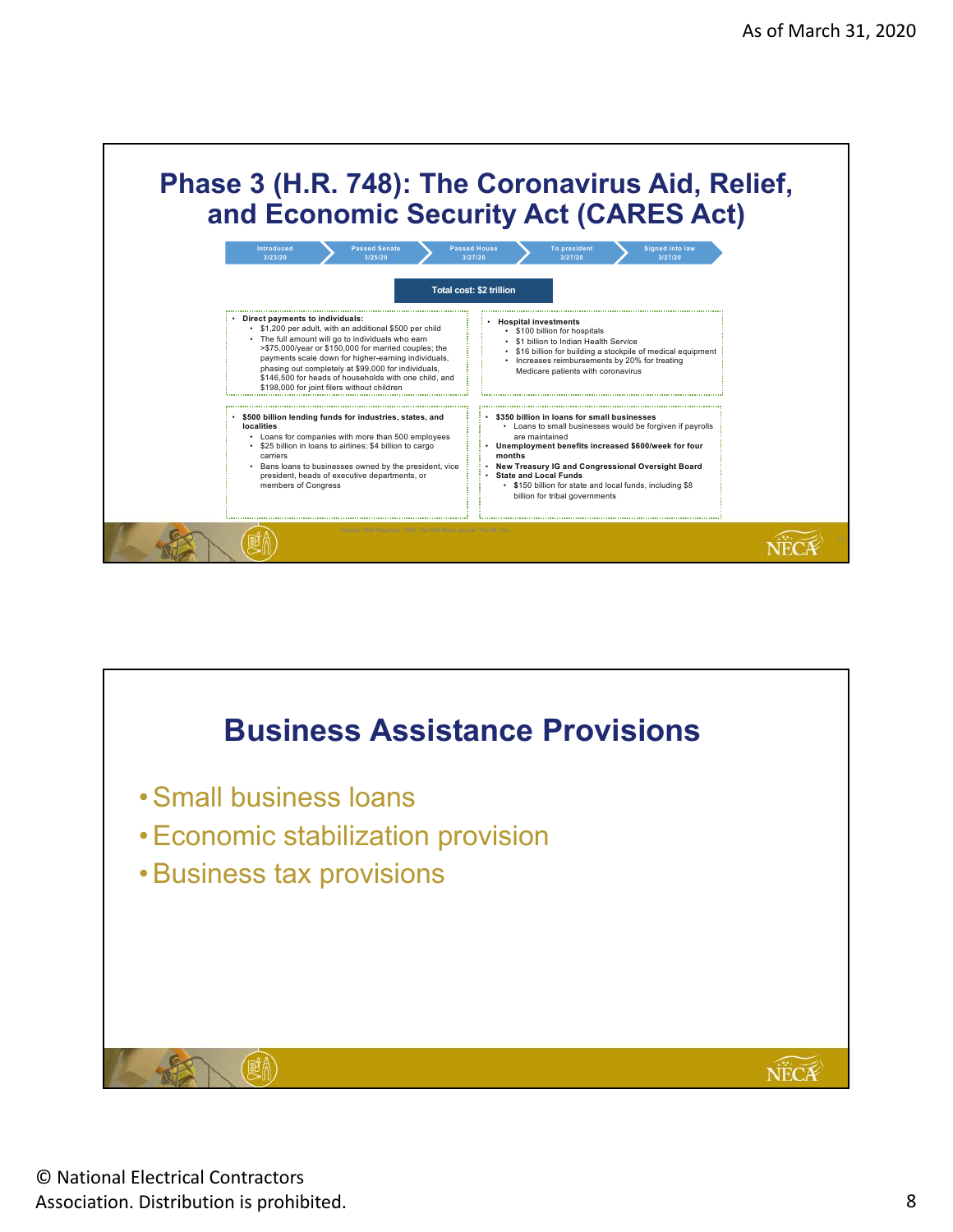![](_page_8_Figure_1.jpeg)

![](_page_8_Figure_2.jpeg)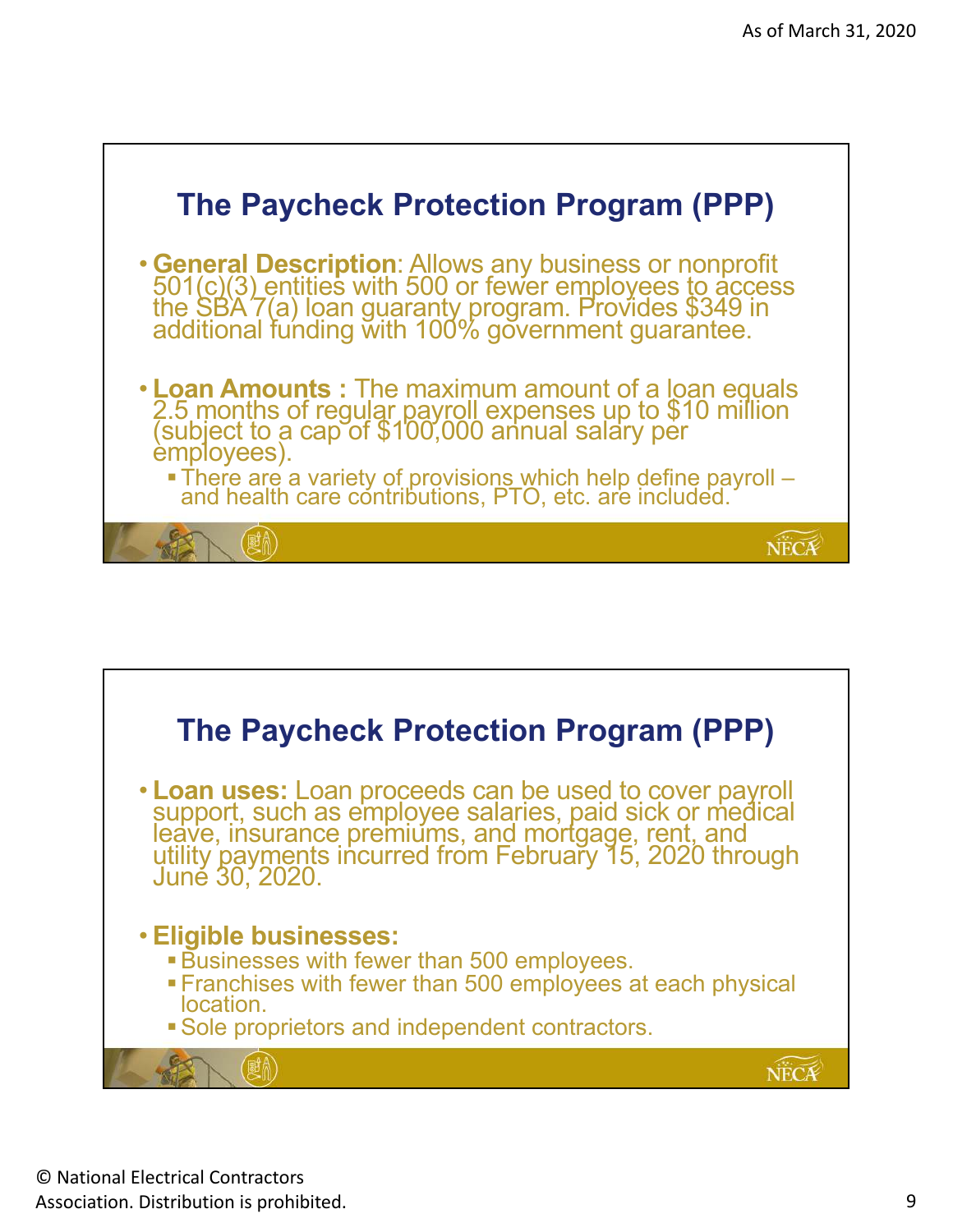![](_page_9_Figure_1.jpeg)

![](_page_9_Figure_2.jpeg)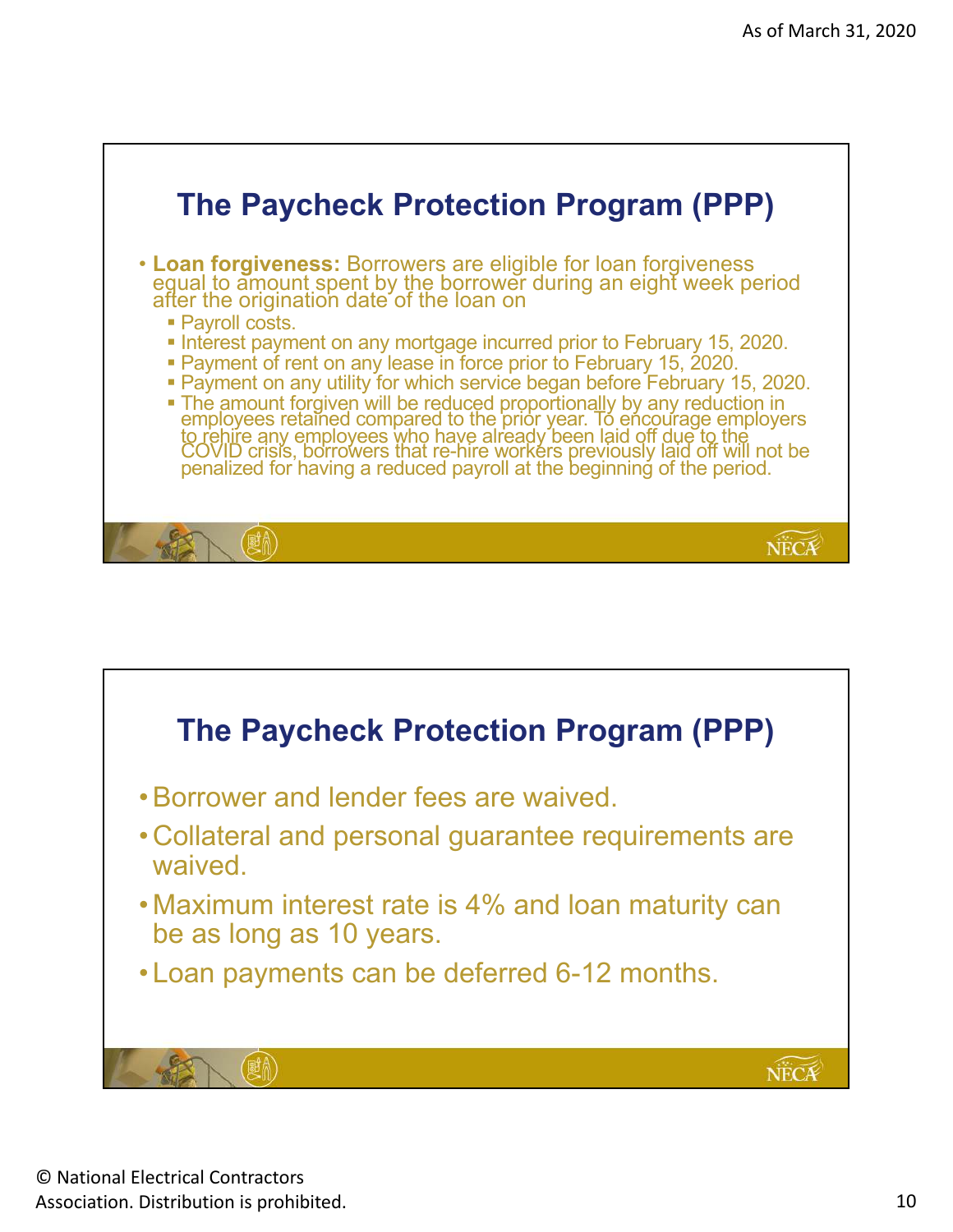![](_page_10_Figure_1.jpeg)

![](_page_10_Figure_2.jpeg)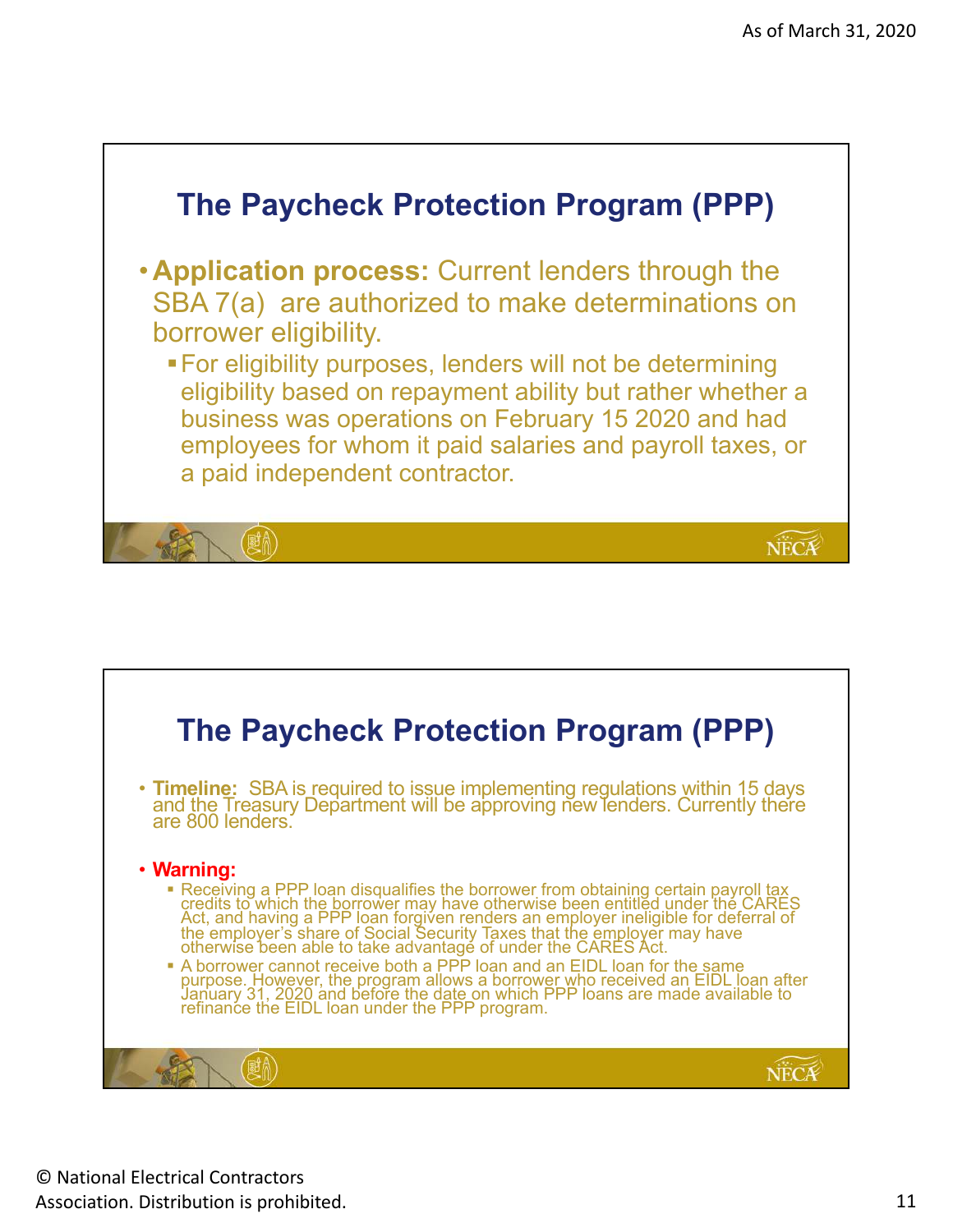![](_page_11_Figure_1.jpeg)

![](_page_11_Picture_2.jpeg)

© National Electrical Contractors Association. Distribution is prohibited. 12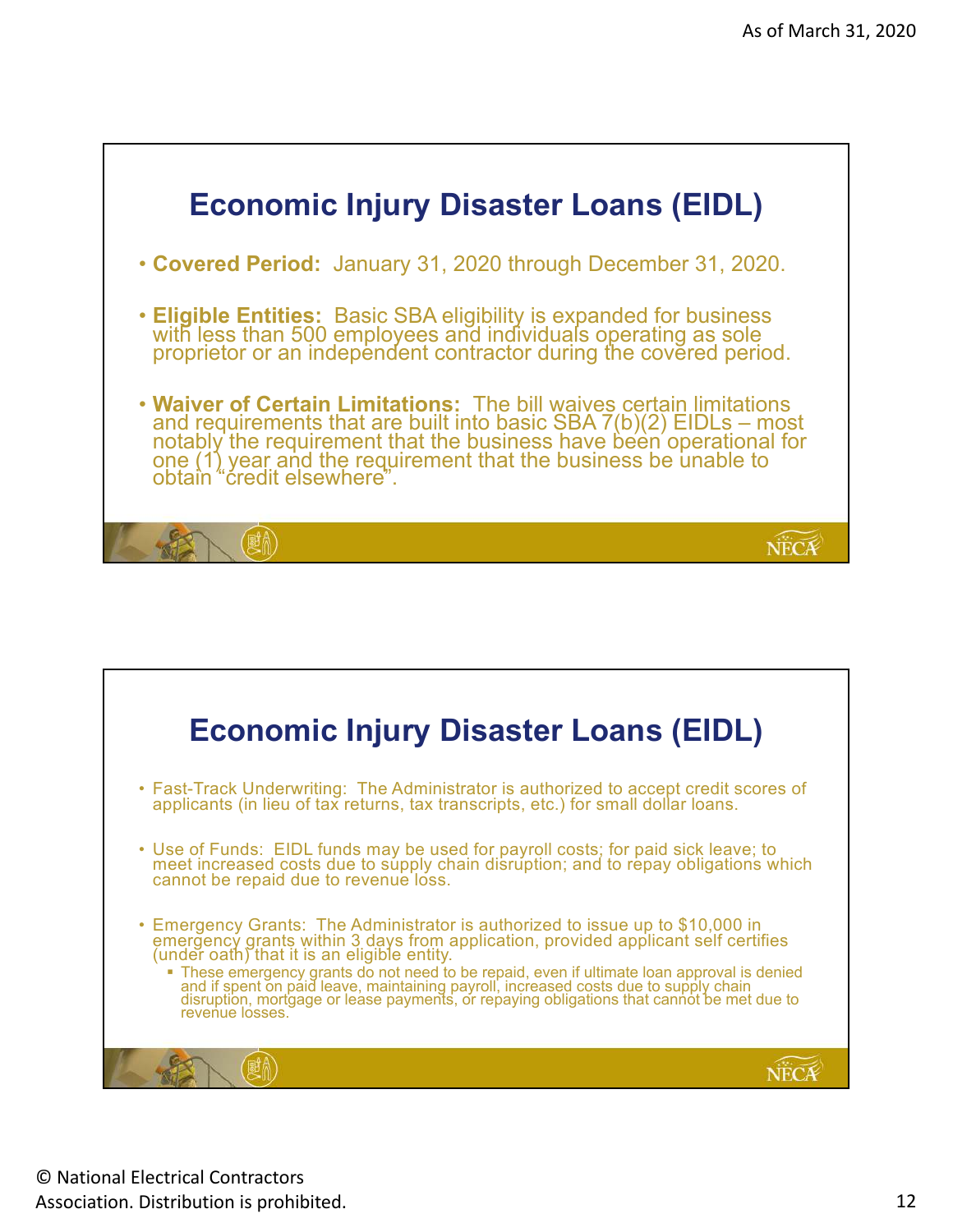![](_page_12_Figure_1.jpeg)

![](_page_12_Picture_2.jpeg)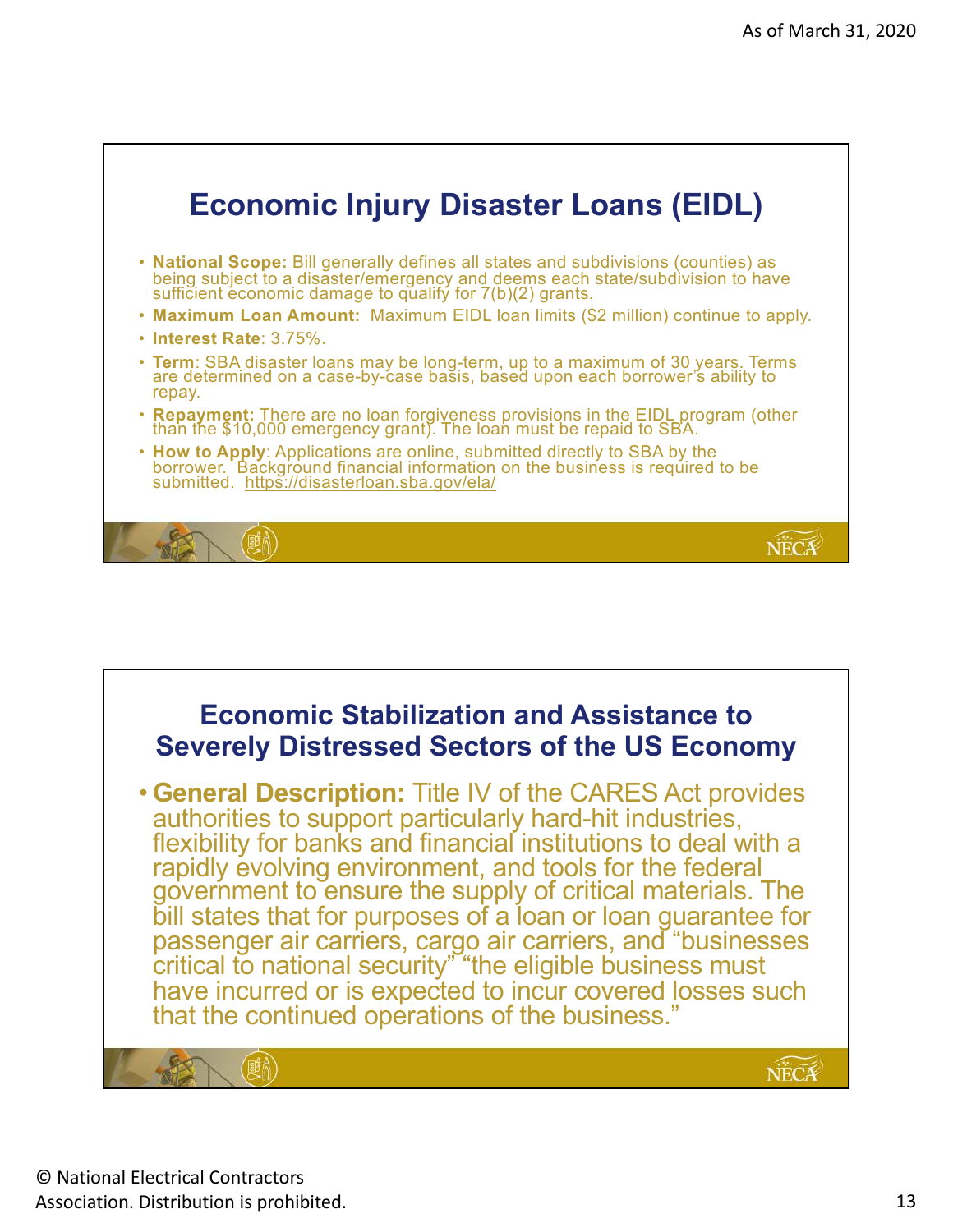![](_page_13_Picture_1.jpeg)

![](_page_13_Figure_2.jpeg)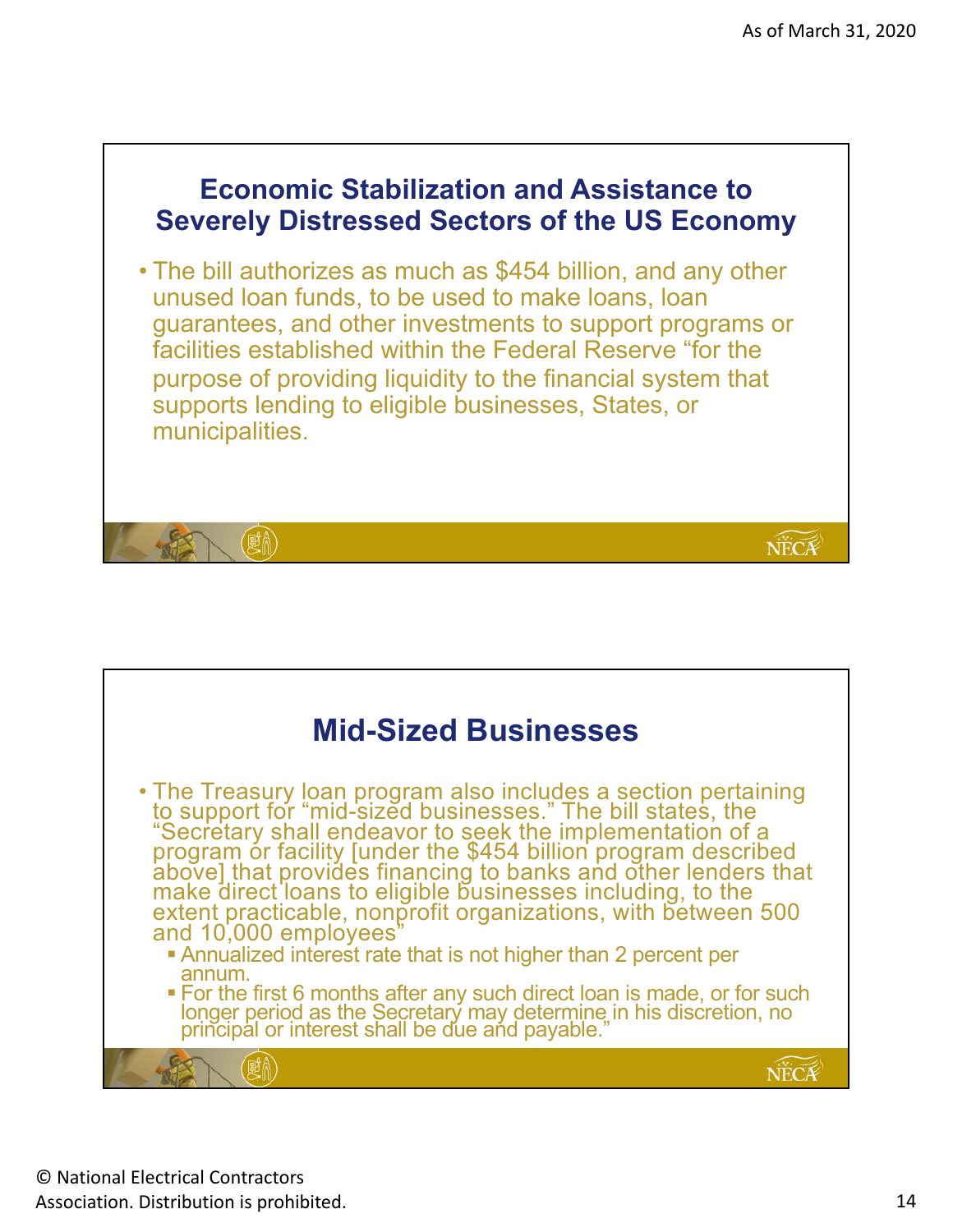![](_page_14_Figure_1.jpeg)

![](_page_14_Picture_2.jpeg)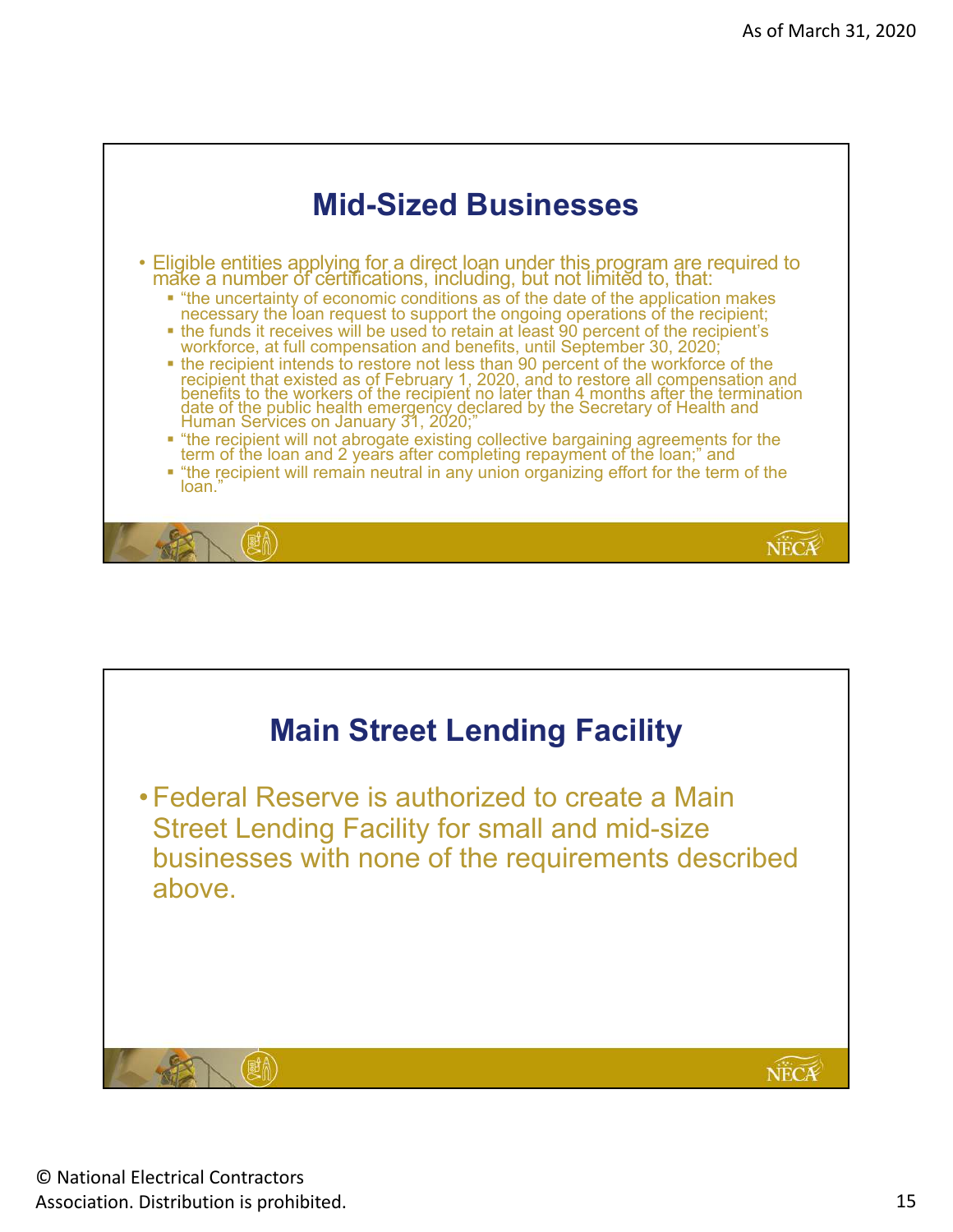![](_page_15_Figure_1.jpeg)

![](_page_15_Picture_2.jpeg)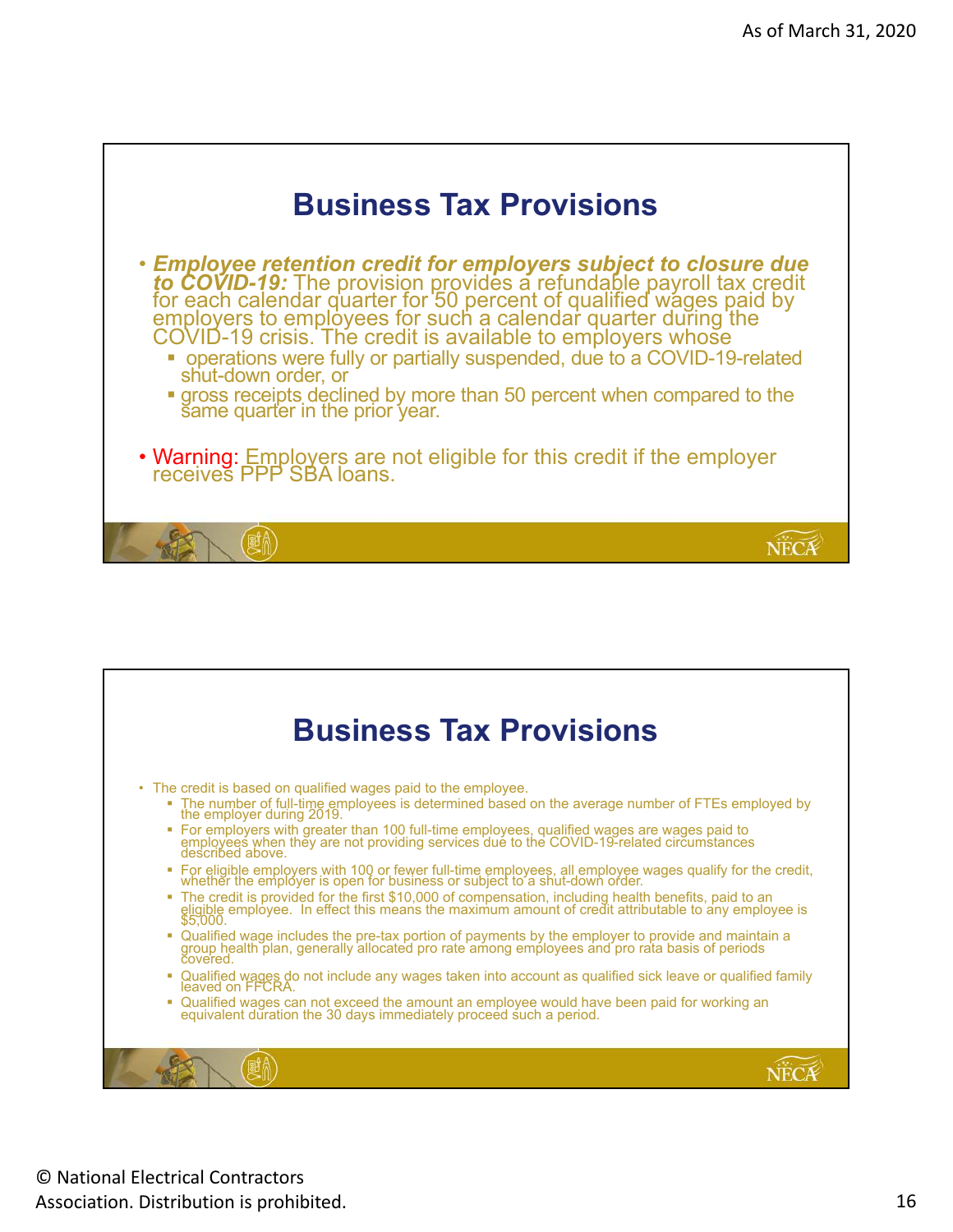![](_page_16_Figure_1.jpeg)

![](_page_16_Picture_2.jpeg)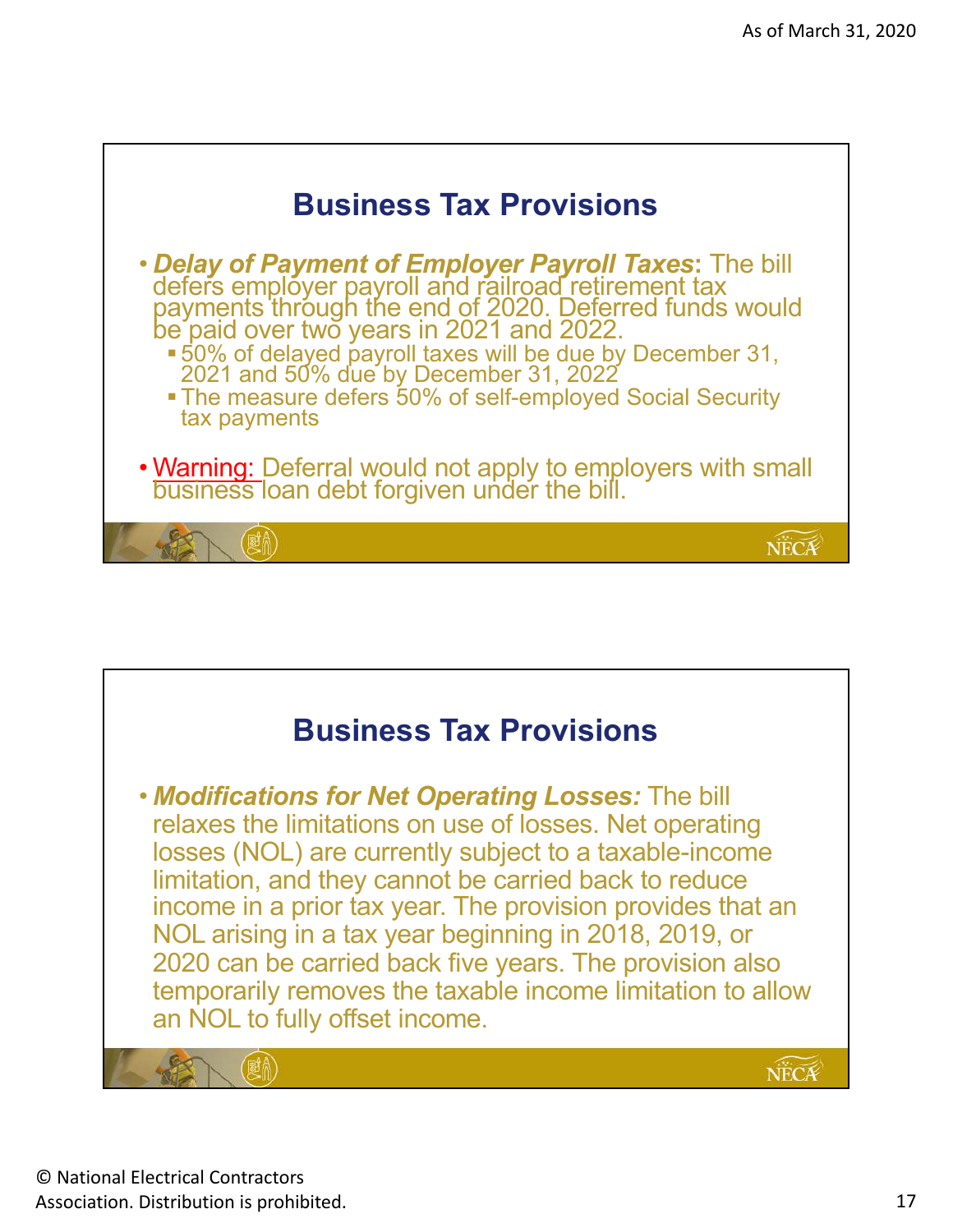![](_page_17_Figure_1.jpeg)

![](_page_17_Picture_2.jpeg)